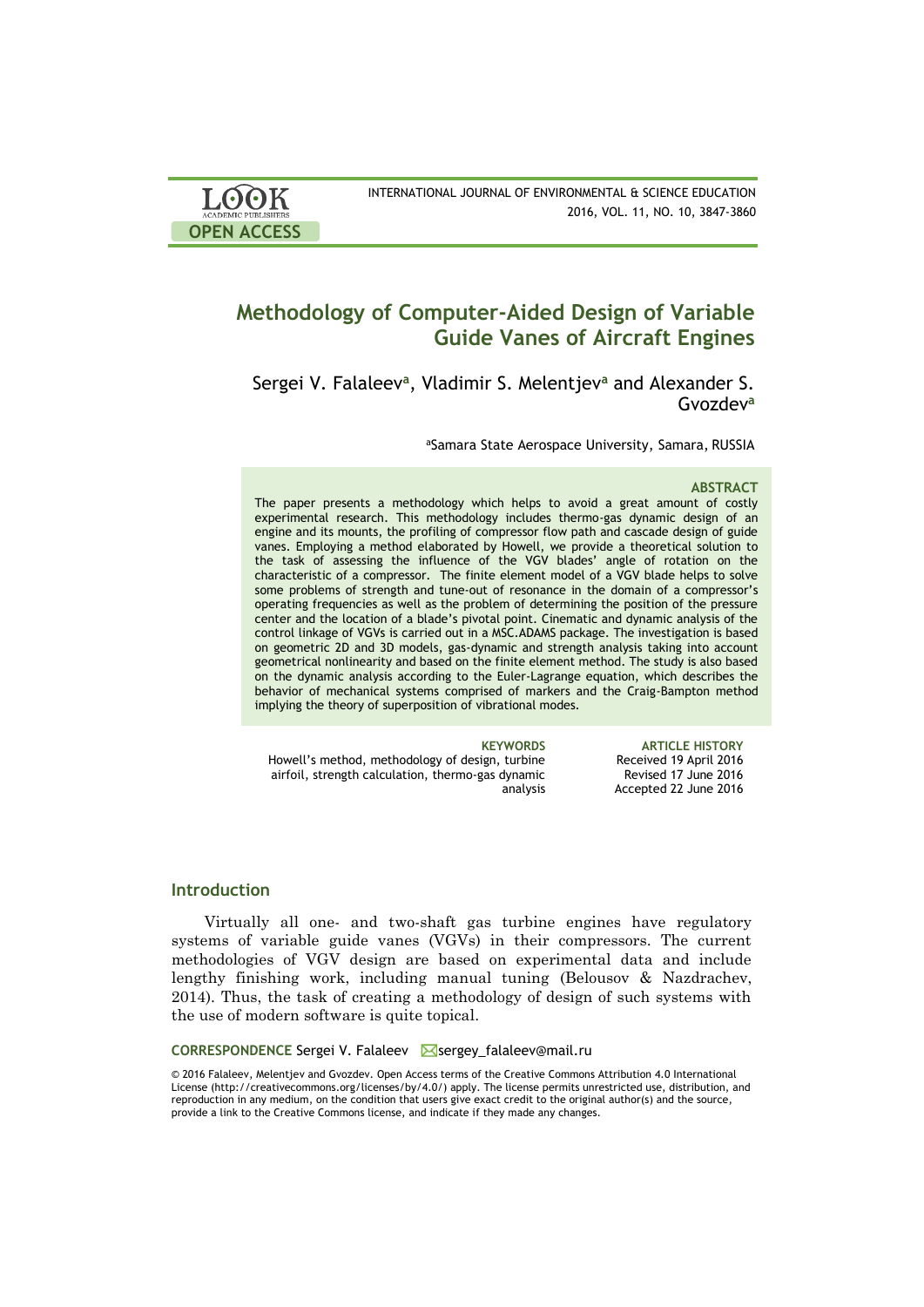Under operating conditions, the height and velocity of a flight, as well the rotor speed, vary considerably (Donus et al., 2011). The engine pressure ratio  $\pi$ , air consumption  $G_{B}$  , circumferential speeds  $v$  , and consequently Mach number *M* and angles of attack on the blades  $\alpha$ ,  $\beta$  of various stages also vary and may differ considerably from design values (Ermakov et al., 2014; Kolmakova, Baturin & Popov, 2014a). This may cause considerable changes in the power intake and efficiency of a compressor, and in some cases an increase in the instability of its work. Moreover, alterations of nominal values of the inlet angle of the airflow on the blades of a compressor trigger an increase in shock losses.

The rotation of stator blades is used widely to control the compressor and the number and location of controlled blade rings (Fig. 1) is chosen depending on the type of compressor, the general number of stages and its purpose.



**Figure 1.** The physical form of a VGV of three compressor stages

As far as aircraft gas-turbine engines (GTEs) are concerned, the rotation of VGV blades is used for expanding the range of stable modes of a compressor, the lowering of the level of vibration stress in the blades, starting aid and maintenance of high efficiency of a compressor in the wide range of corrected speed of the rotor, realization of required requirements of a compressor's productivity (Falaleev & Balyakin, 2014).

Controlling a VGV can be stepped ("open-closed") or stepless, when each mode of an engine's work has an optimal position of variable vanes.

# **Literature Review**

It is reasonable to note a sharp increase of interest in this issue on part of the world and Russian scientific communities which started in 2007. Oxford University is one of the leaders investigating the issues of VGVs, along with the Rolls-Royce research center. Other leaders include such US research organizations as Virginia Polytechnic Institute and State University, NASA Glenn Research Center, Chinese scientific centers Northwestern Polytechnic University, Harbin Institute of Technology, Tsinghua University, and Jiangsu University. Among the Russian research establishments we should note the All-Russian Thermal Engineering Institute and the Central Institute of Aviation Motors.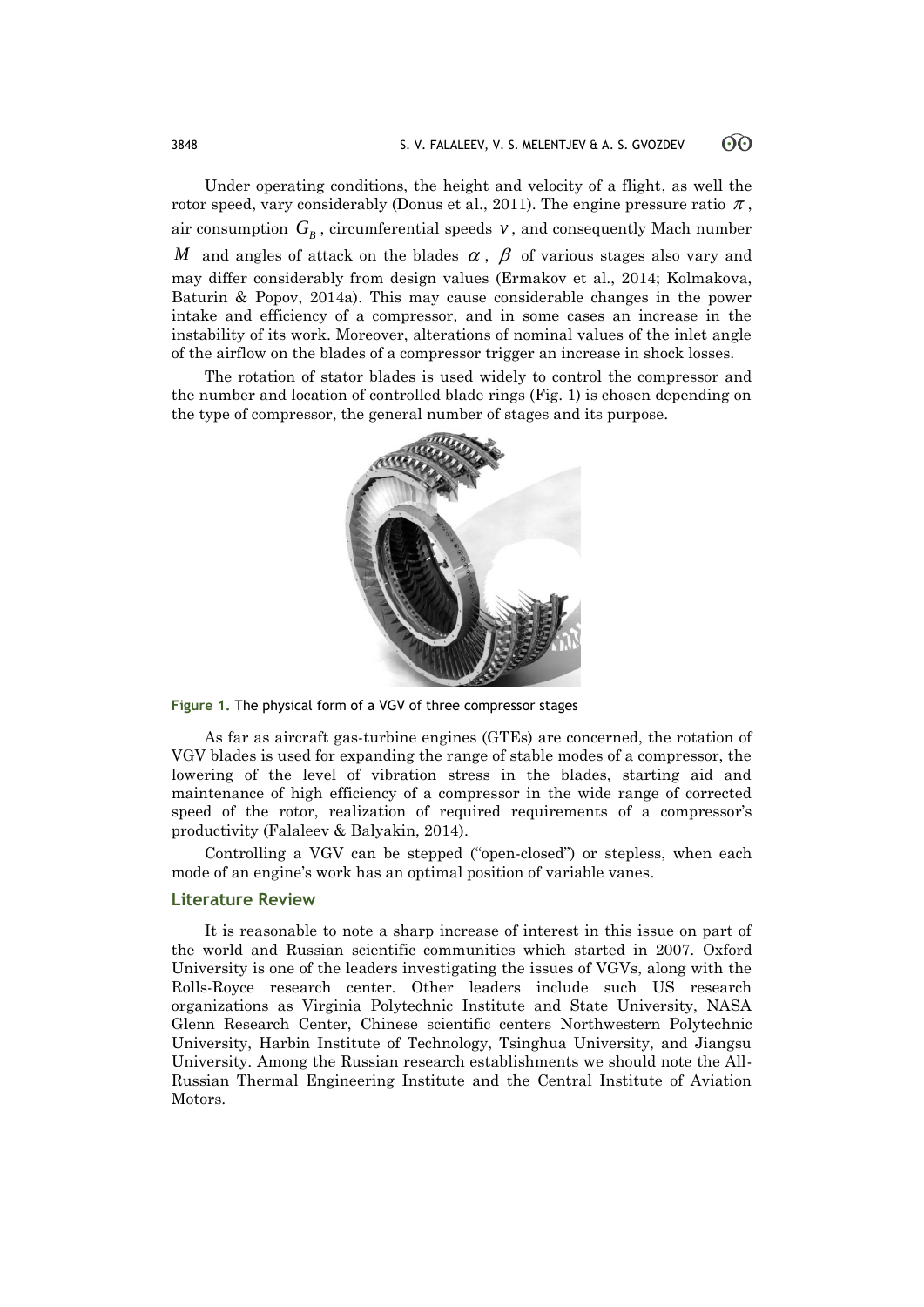T. Setoguchi & M. Takao (1996), for instance, focused on experimental examinations of an impulse turbine with self-adjusting blades of VGVs. His research suggests that the net efficiency of an impulse turbine can be increased with the help of VGVs connected by rods. He conducted examinations and tests aimed at improving the productivity of the Wells turbine. It was established that the turbine's general characteristics will be enhanced considerably if guide vanes are used.

Another fruitful line of research of the above-mentioned scholars was the study of the effectiveness of using 2D and 3D guide vanes (Takao & Setoguchi, 2000). As a result it was discovered that operating characteristics of a turbine with 3D guide vanes surpass those of their counterparts with 2D guide vanes.

Chinese researchers also made an important contribution to the development of this subject. Thus, were used Navier-Stokes equations and the SST turbulence model "K-ω" to design a route of the flow channel of a pump turbine with misaligned guide vanes (MGVs) in conditions of non-stationary flow (Xiao & Sun, 2012).

The works of A. Thakker & J. Jarvis (2009) investigate impulse wave turbines. The scholar identified the optimal range of the angle of incidence of upper guide vanes, which allowed him to optimize the predictive performance of impulse turbine with a VGV. The representatives of the University of Limerick researched the improvement of the design of an impulse turbine by employing a systematic method which combines two powerful design tools: the analysis of concept by the Pugh method and in 3D-CAD environment. The possibilities of the suggested approach were used in the strength calculation of elements of an impulse wave turbine with VGVs and optimization of its structure in a 3D-CAD environment.

An important issue is the cooling of guide vanes. US researchers D.G. Bogard & K.A. Thole (2006) note that in order to increase the power output of a GTE it is necessary to achieve higher temperatures at the turbine inlet. However, higher temperatures lead to thermal stress and mechanical stress, especially along leading edges. This article presents the results of a design analysis of structure as well as its experimental validation. The authors note that a computational fluid dynamics (CFD) model is in agreement with the experiment results.

It is necessary to note that the issues of VGV cooling are also of interest to British scholars - J.E Sargison & S.M. Guo (2002). One of their studies presents the first experimental data on guide vanes with a new geometry of the system of film-cooling.

Having analyzed these and many other publications, the authors of this paper found that the world scientific practice does not have a common methodology of designing and debugging the guide vanes of GTRs. The present methodologies of designing such systems are built primarily on the experimental data of prototype engines and include stages of lengthy debugging, including manual tuning. Thus, the issue of creating a design methodology for such systems is quite topical. Such a methodology should include the use of modern software tools which will help avoid costly experimental research at the stage of detail design as well as cut time and labor costs.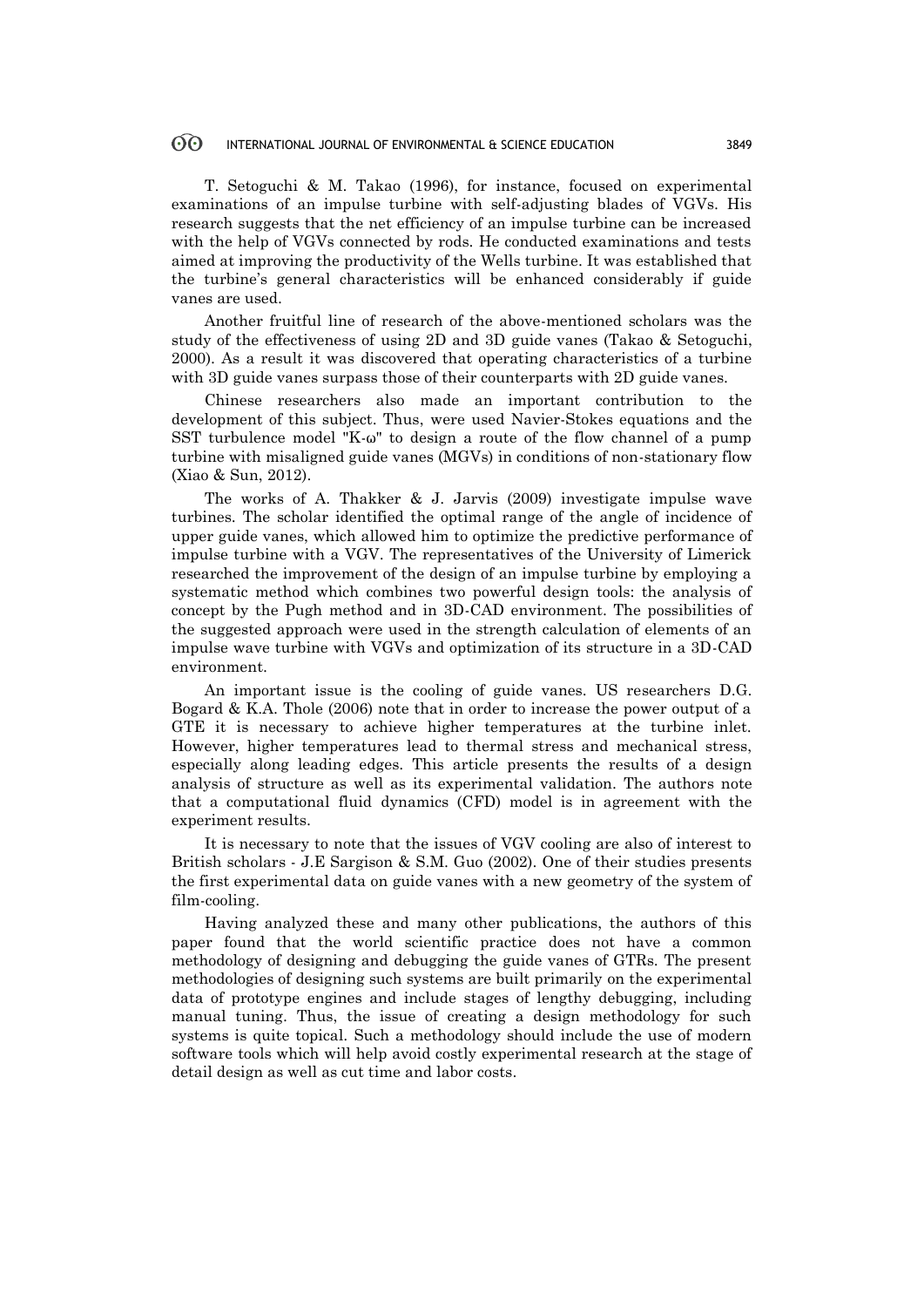60

In view of the above said, the authors consider this investigation relevant, and the tasks being fulfilled have practical significance, both for the national and the world science in the domain of creating a new generation of gas-turbine engines and upgrading the currently used aircraft.

# *Aim of the Study*

This paper is aimed at creating a methodology of VGV design which combines a modeling of nonstationary flow of gas through the VGVs of various kinds, which could be implemented through parametric 3D models of VGVs.

### *Research questions*

For carrying a thermos-gas dynamic analysis need to fulfill the following tasks:

1. the choice of parameters of a projected engine and the performance of its design analysis;

2. the choice of a law and a program of engine control and ensuring a line of combined action (LCA) based on the characteristics of a compressor.

For carrying a detailed gas-dynamic analysis of a compressor which identifies the geometry of its rows and the parameters of the working medium in the given sections and points need to fulfill the following tasks:

- 1. Measurement of flow quantities between the stages of a compressor.
- 2. Calculation of cinematic parameters of a compressor at a medium radius.
- 3. Calculation of cinematic parameters of a compressor at various radii.
- 4. Calculation of geometrical parameters of a compressor's blade row.

# **Method**

The paper presents a step-by-step methodology of designing a VGV of an aircraft GTE which takes into account all the requirements as regards construction and gas-dynamic perfection, reliability and other conditions set before such systems. The study relies on geometric 2D- and 3D-models. 3Dmodels were created by the method of 'moving sketches' and use parametric opportunities of the Parasolid nucleus (Melentjev & Gvozdev, 2014; Ryazanov, Urlapkin & Chempinskiy, 2013). Gas-dynamic and strength analyses were based on the application of the finite element method. CFD-calculations were made on the basis of Navier-Stokes equations (Oberkampf, Trucano & Hirsch, 2004). Geometrical non-linearity was taken into account in strength calculations. Dynamical analysis was conducted using a combination of the of the Euler-Lagrange equation, which describes the behavior of mechanical systems that consist of markers, and the Craig-Bampton method based on the theory of superposition of vibration modes (Wasfy & Noor, 2003; Makhavikou, Kasper & Vlasenko, 2014).

In order to create a virtual stand of a VGV system which offers an opportunity of various research, it is expedient to use both original programs (software implementation of Howell's method) and ASTRA, ANSYS, MSC.ADAMS, SIEMENS NX, and Star-CD packages. The use of these software tools helps to create a virtual stand of a VGV system, which solves most design problems, namely gas dynamics, strength, kinematics etc. This stand paves the way to conducting diverse research, making quick changes to the structure and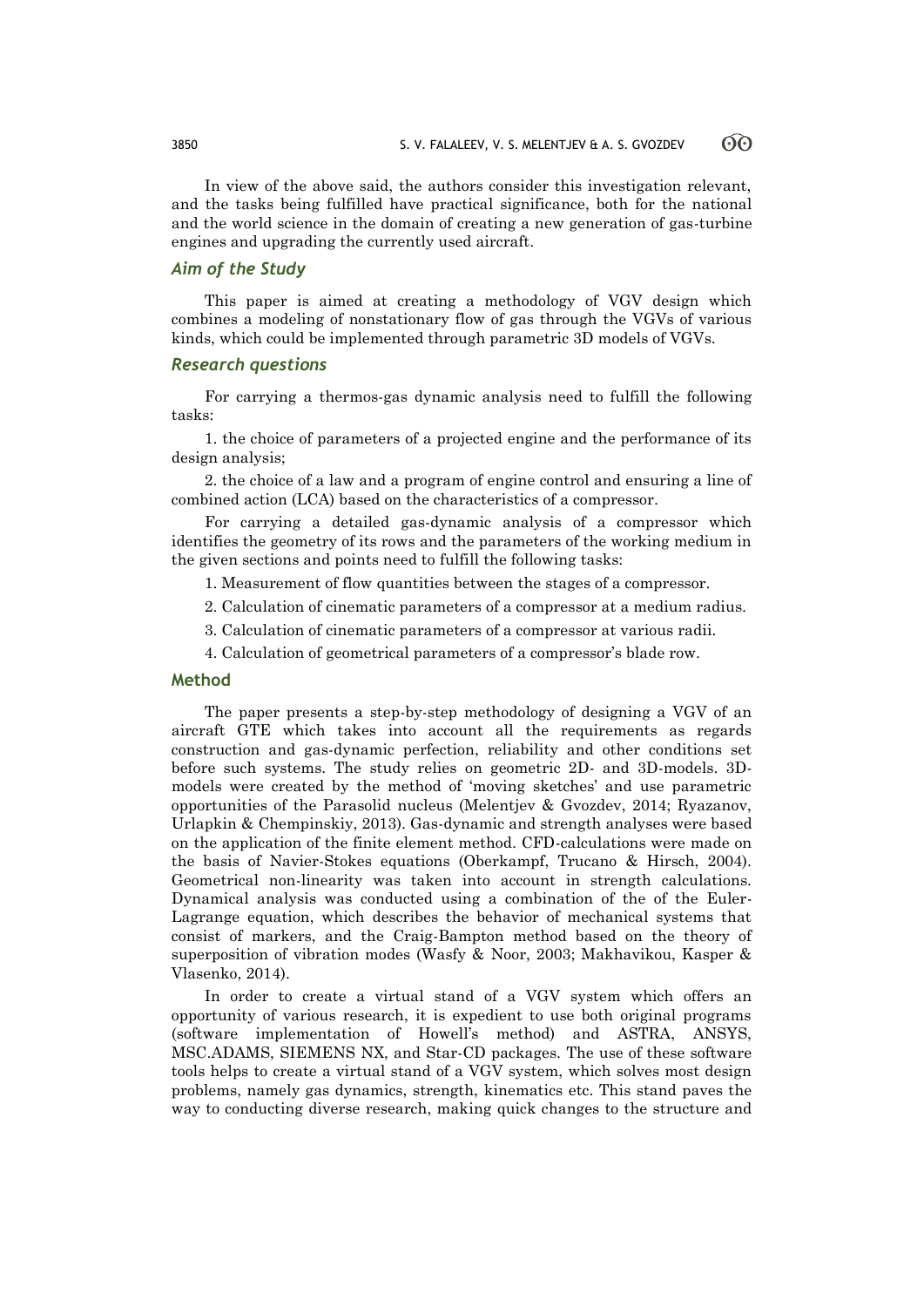carrying out its optimization. This is especially appropriate in modern GTE design.

# **Data, Analysis, and Results**

The investigation resulted in the establishment of a systematic approach to designing VGVs and creation of an original methodology for analytical assessment of characteristics of an engine's compressors, which consists of several stages, each of which fulfills its own tasks.

At the first stage a thermos-gas dynamic analysis is carried out. The following tasks are fulfilled:

- the choice of parameters of a projected engine and the performance of its design analysis;

- the choice of a law and a program of engine control and ensuring a line of combined action (LCA) based on the characteristics of a compressor.

The specified tasks are fulfilled with the help of ASTRA software package, which was developed at the Department of the Theory of Aircraft Engines of Samara State Aerospace University (Kuz'michev et al., 2014a). However, these tasks can be performed by means of other well-known programs of thermo-gas dynamic analysis, for instance, GasTurb. A realistic mathematical model of an engine is created during a thermo-gas dynamic analysis which takes into account its various characteristics, including the working medium's admission to and diversion from the engine mounts. The engine's parameters are optimized with a view to identifying minimum specific consumption in a cruising mode and the required takeoff thrust. The authors take into consideration the gas-dynamic analysis of the GTEs, the compressor and blade channels (Kolmakova, Baturin & Popov, 2014b; Kolmakova et al., 2014; Kuz'michev et al., 2014b; Matveev et al., 2014). A flow channel of an engine is constructed based on this analysis.

The next step is a detailed gas-dynamic analysis of a compressor which identifies the geometry of its rows and the parameters of the working medium in the given sections and points. The following tasks are fulfilled at this stage:

K-1. Measurement of flow quantities between the stages of a compressor. In the process of this task's fulfillment, the compression ratios of each stage  $\pi_{st}$  are identified, as well as total pressure heads  $P^*$  and temperature  $T^*$  at the inlet to every stage are calculated.

К-2. Calculation of cinematic parameters of a compressor at a medium radius. The fulfillment of this task establishes the values and directions of stream velocity per stages given the mean diameter and the open flow areas of the compressor flow path.

К-3. Calculation of cinematic parameters of a compressor at various radii. The values of speed and the directions of the flow are established which ensure the obtainment of ideal values of expended work and the compression ratio  $\pi_{\scriptscriptstyle{sr}}$ under a particular law of the distribution of the swirl according to the height of a blade.

With regard to this study it is necessary to calculate the values of the flow on the sleeve, medium and peripheral radiuses of a VGV's first blade. In order to measure these values it is necessary to measure the values of the wheels in front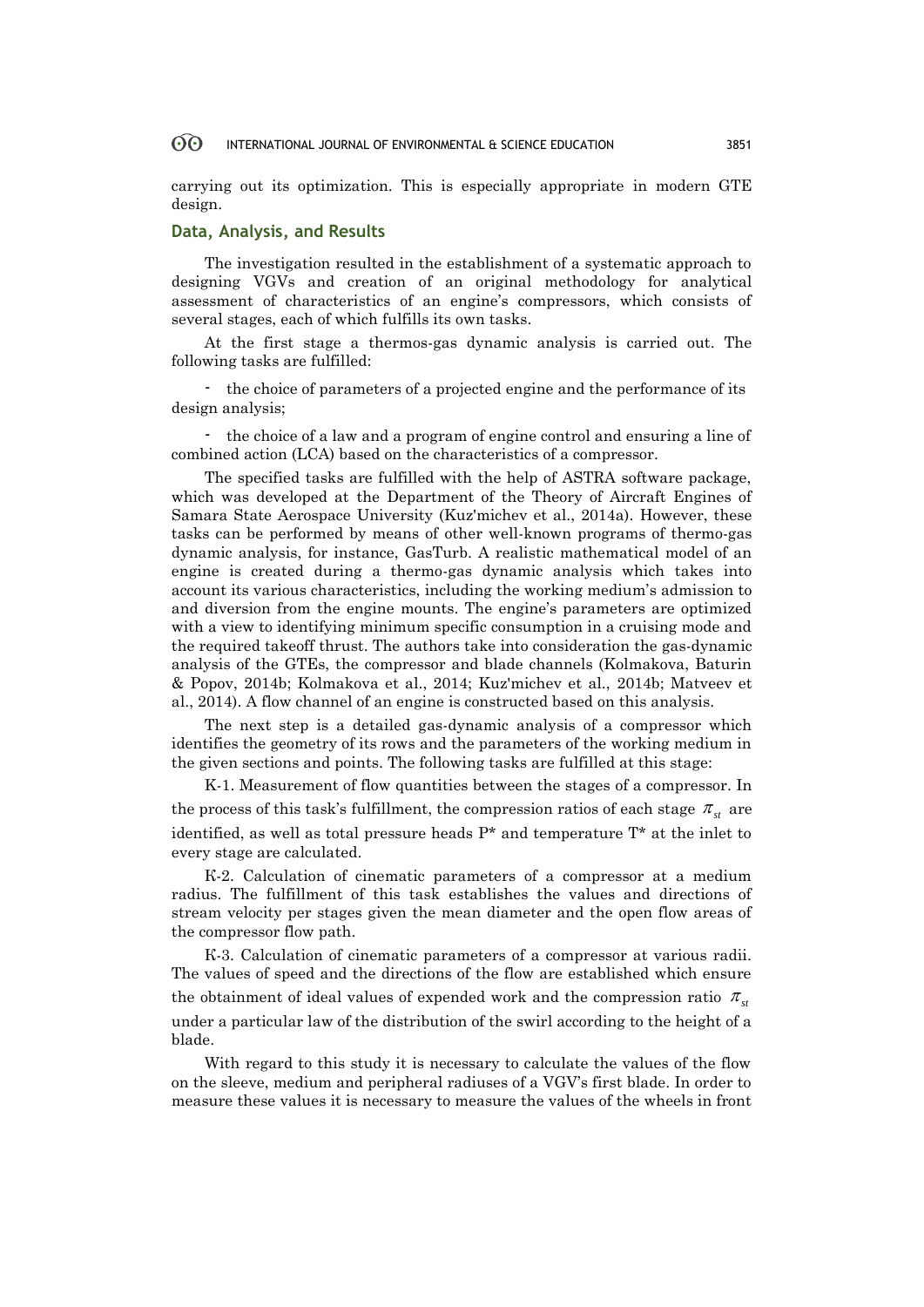ගිල

and behind the analyzed VGV. The values at the outlet of the first wheel are the values at the inlet to the VGV. The values at the inlet to the second wheel are those at the outlet from the VGV.

К-4. Calculation of geometrical parameters of a compressor's blade row. In the process of the fulfillment of this task, geometrical parameters of a VGV blade are identified in three sections. These parameters include constructive angles, airfoil chords, airfoil coordinates etc.) (Fig. 2).



### **Figure 2.** Cascaded airfoils of a VGV's first blade in medium section, 3D model of a blade

The tasks specified are fulfilled with the help of Kompressor Install software package, which was elaborated by Samara State Aerospace University. If needed, the results of calculations, which were obtained exclusively by analysis, can be collated with numerical analytical calculations of compressors made with the help of commercial software, for instance Concepts NREC.

A required storage of stability  $\Delta K_y$  plays a decisive role in defining the angle of rotation  $\Delta \gamma$  of a VGV. A less than a required amount of gad-dynamic stability ( $\Delta K_y = 15$  percent is accepted for design calculations) is identified. We decided to apply VGV rotation at angle  $\Delta \gamma$  in this mode. In order to determine the minimal  $\Delta \gamma$ , an analysis was carried out of a compressor in the selected mode of engine performance at some angle  $\Delta \gamma$ . The iteration method was used to select a minimal angle  $\Delta \gamma$ , at which  $\Delta K_y \ge 15\%$ .

These calculations resulted in the specification of the geometry of the stage (angles  $\alpha_1$ ,  $\alpha_2$ ,  $\alpha_3$ ,  $\beta_1$ ,  $\beta_2$ ,  $\beta_3$ ), of the flow parameters in all the three sections (both total and static), and, most interestingly, of the characteristic of the stage as a whole. This implies that the calculation of a VGV rotation angle comes down to the calculation of the compressor's new characteristic.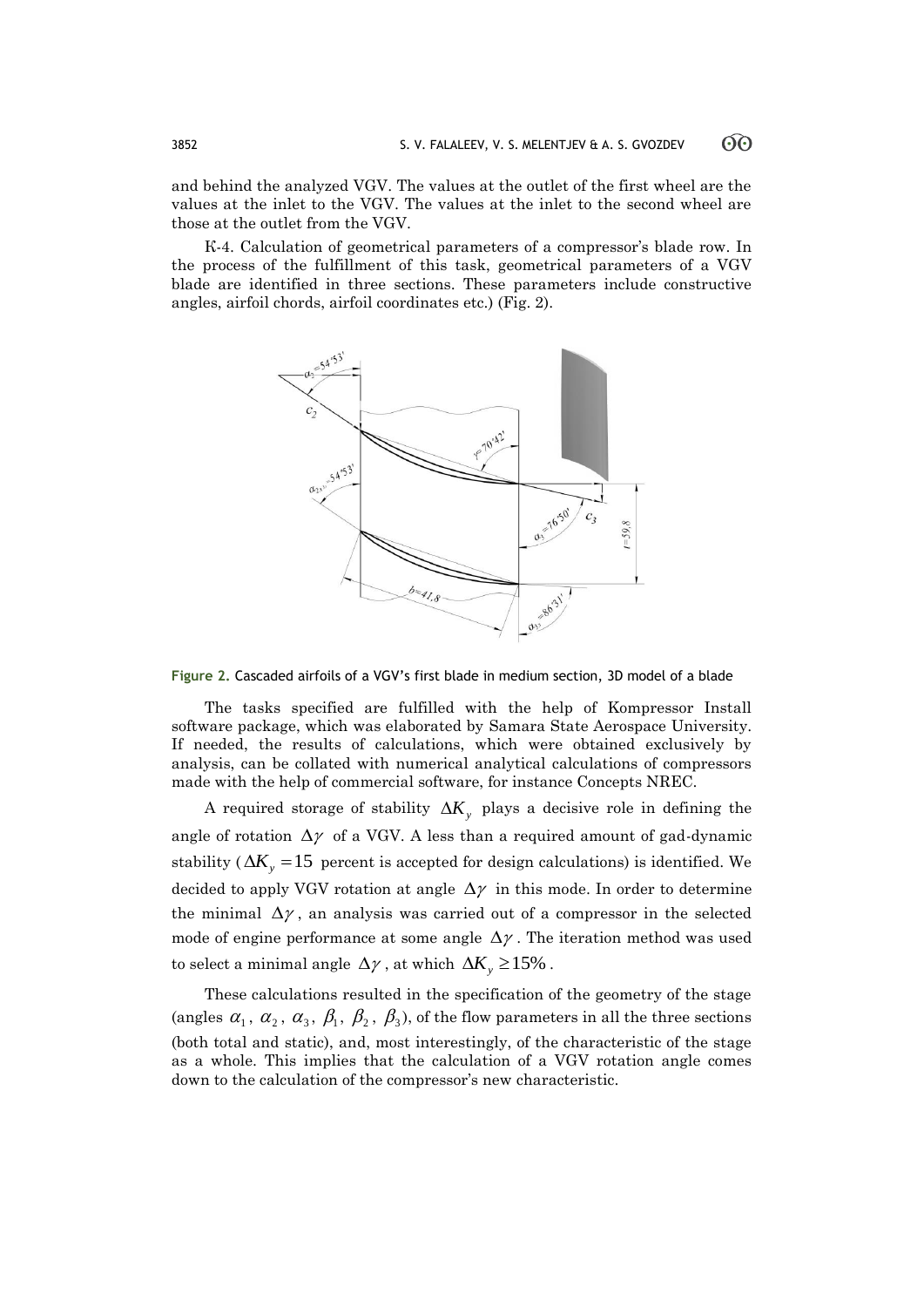In order to fulfill all the above tasks on the basis of the created arial module, we developed a program based on Howell's method, which offers an opportunity to build a compressor's characteristics automatically.

The interdependence proposed by Howell for low-speeds is widely used by designers of axial compressors and is built on the conditions of typical operations: the flow turning angle  $\varepsilon^*$  is 80 percent of the turning angle at the stall break  $\varepsilon_m$ . The choice of  $\varepsilon^* = 0.8$ ,  $\varepsilon_m$  as a design condition is an engineering compromise. Howell established that the nominal angle of rotation in different compressor cascades depend primarily on the pitch-chord ratio  $b/t$ , nominal nozzle-stream angle  $\beta_2^*$  (rated nozzle stream angle for compressor rotor wheel) for flow rate factor (  $\alpha_3^*$  is rated nozzle stream angle for the guide vanes) and the Reynolds number *Re*:

$$
\varepsilon_{p_K}^* = f\left(\frac{b}{t}, \beta_2^*, \text{Re}\right) \tag{1}
$$

$$
\varepsilon_{GV(VGV)}^* = f\left(\frac{b}{t}, a_s^*, \text{Re}\right) \tag{2}
$$

It is quite obvious that Howell's method is a simple and quite straightforward one for assessing the characteristic of a given stage in case of change of the lead angle of the flow. These data can be used also for solving a more complex inverse problem, namely the choice of an appropriate geometry of the cascade at a given angle of deflection. In this case, when the previous method of calculations of nominal ratings is used by rote, it is possible to obtain unacceptable values of the cascade pitch-chord ratio. However, a cascade pitchchord ratio can be determined to a certain extent by the configuration of the compressor, when the critical angle of attack will coincide with the nominal one only by chance. Therefore the critical angle should be chosen arbitrarily.

Thus, the following computation algorithm was obtained:

A new characteristic of a compressor at zero degree angle of VGV rotation is calculated and entered into the ASTRA system in order to obtain a corrected line of joint action;

A stall margin  $\Delta K_y$  is established:

$$
\Delta K_{y} = (K_{y} - 1) \cdot 100\%
$$
\n(3)  
\nwhere  $K_{y} = \frac{\left[\pi_{\kappa}^{*}/q(\lambda_{B})\right]_{BD}}{\left[\pi_{\kappa}^{*}/q(\lambda_{B})\right]_{LSO}}$ , where the values  $\pi_{\kappa}^{*}$ ,  $q(\lambda_{B})$  are taken from

graph:  $\pi^*_{\kappa,p}$  and  $q(\lambda_B)_{BD}$  – from the surge limit line;  $\pi^*_{\kappa L SO}$  and  $q(\lambda_B)_{LSO}$  – from the local cost estimate.

We accept that  $\Delta K_{ymin} = 15\%$  . The modes are checked from the nominal mode to the cutoff with a 5 percent interval.

1. Inlet VGV is calculated. We assume from the outset that only the inlet guide vane will be controlled. In this mode of operations the VGV rotation angles are set at  $\Delta \gamma V G V i$  ( $\Delta \gamma V G V$ ). In the first calculation we recommend an angle

the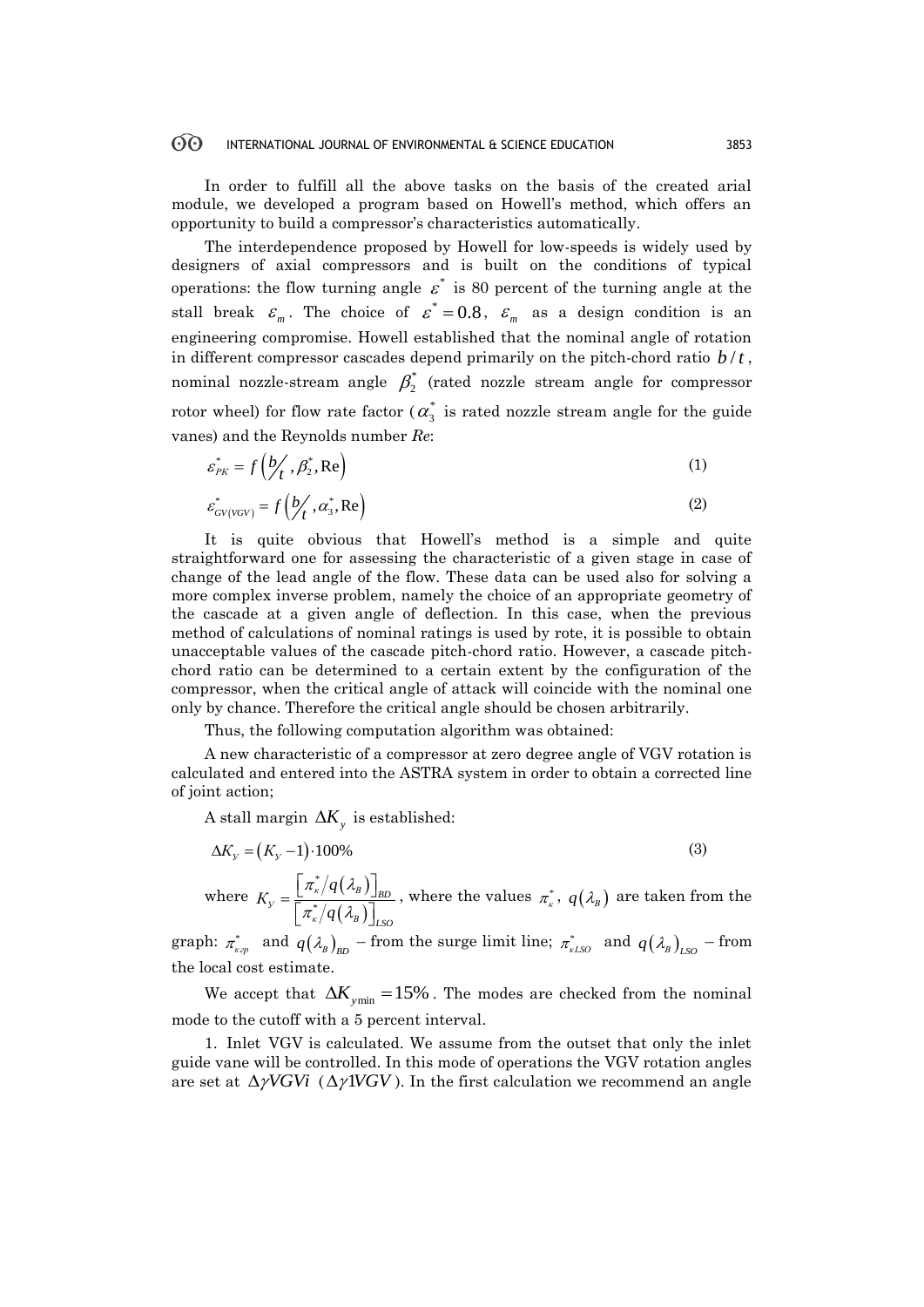of  $\Delta \gamma$ IVGV = 5° and subsequently to select it in the range between 0° and 40° with an interval of  $5^{\circ}$ . This will result in angle  $\alpha_1$ , which will be necessary for  $\mathbf{s}$  ubsequent calculation of a compressor's first stage, pressure  $p_1^*$ and temperature  $T_1^*$ .

2. The first stage of the compressor is calculated taking into consideration the selected  $\Delta \gamma VGV$  and  $\Delta \gamma VGV$ , where the vane ring of this stage serves as a VGV;

3. The next stage is calculated taking into consideration the fact that its input parameters are the output parameters of a previous stage. If a guide vane of some stage is a VGV, then this stage's  $\Delta \gamma VGVi$  is taken into consideration. This point is repeated until the entire compressor is analyzed.

4. Thus we obtain the point of a compressor's new characteristic. In order to get the entire characteristic, the airflow G is changed and Points 3-8 are repeated. The result is a new characteristic of a compressor.

5. Using the ASTRA 2 system, a line of joint action is specified and the reserves of gas-dynamic stability are identified again. If  $\Delta K_y < 15\%$  , then the entire calculation of Points 3-6 must be repeated, after correcting  $\Delta \gamma VGVi$  and introducing extra VGVs.

6. After the necessary reserves of gas-dynamic stability in a set mode are obtained, it is necessary to transit to the next mode, where small  $\Delta K_y$  values are observed and analysis of Points 3-7 is repeated.

7. After this, a graph of variance of an individual ΔγVGV is created according to rotation frequency *n*.

Let us consider a compressor with three VGVs as an example. Fig. 3 shows the outcome of detuning a surge line as a result of a VGV blades' rotation (the continuous line represents the initial position at zero angles of a rotation, the dashed line shows the result of blades' rotation at set angles).

Based on the analysis of VGV functions, the following requirements with regard to its design are formulated: regularity of blade rotation, identical position of all the blades after rotation, impossibility of delay (jamming) in cinematic connections at the turn of the drive ring, ensuring reliability (of resource), including a system of control, taking into consideration the tandem arrangement of a large number of details. A use of elastic inserts and vibration dampers may prove useful for reducing the dynamic load in the system (Falaleev & Balyakin, 2014).

The technological requirements as regards the kinematic node clearly specify the time parameters of work, e.g. the time of relaying VGV blades when transiting from one mode of engine operation to another. Moreover, the operating conditions of a VGV's kinematic nodes, including temperature, acceleration in the process of aircraft evolution, may change in the process of operation. The kinematic mode must operate without scuffing under any flight conditions.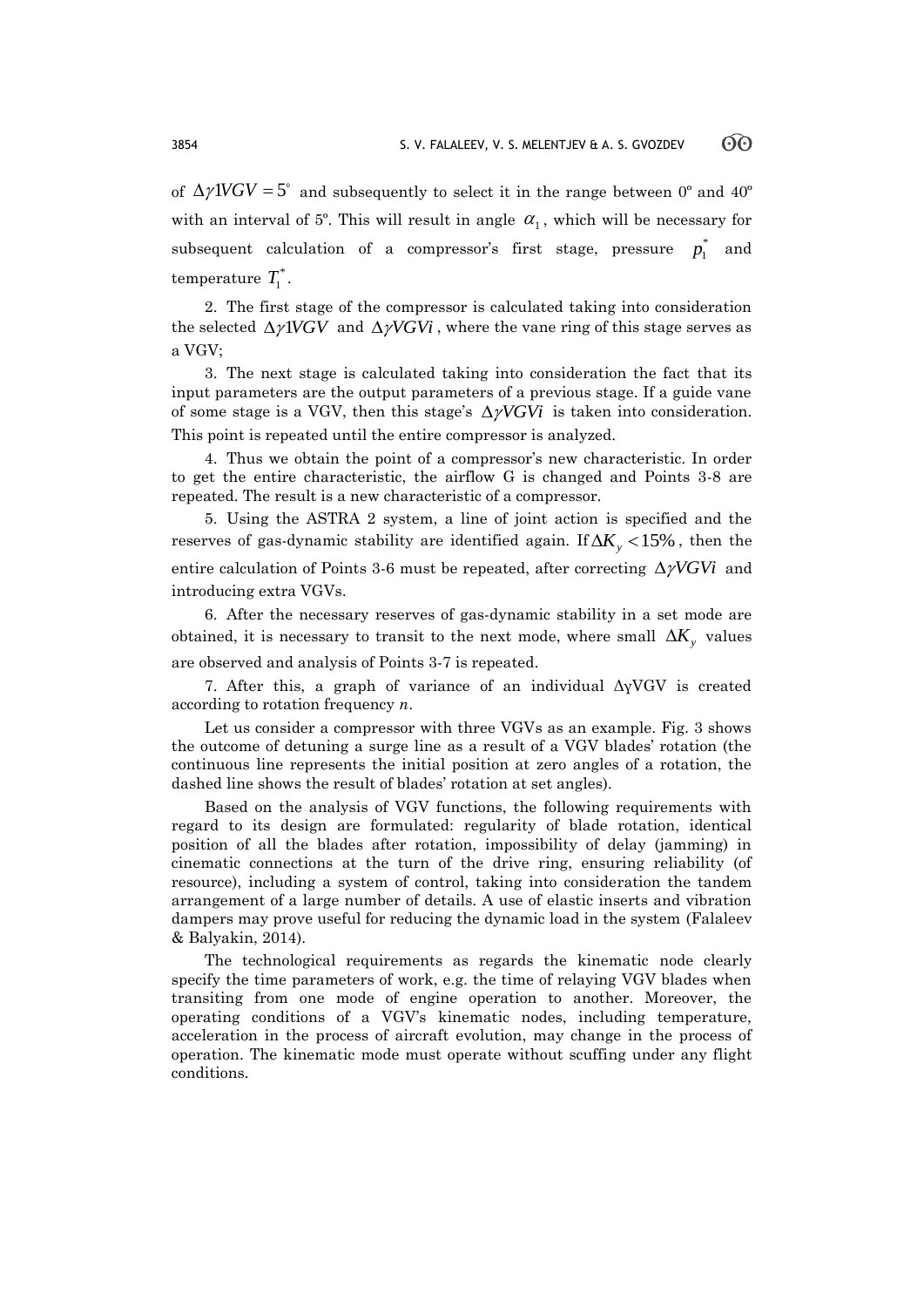

**Figure 3.** The characteristics of a compressor: obtainment of a required amount of gasdynamic stability of a compressor

In the processes of design and construction of kinematic nodes it is necessary to 1) ensure efficiency of the kinematic chain; 2) rate for strength the elements of a kinematic node, 3) calculate the wear-and-tear of pivot pin bearings, 4) calculate the pressure demand and the geometry variables of the hydraulic drive, 5) ensure the implementation of set time parameters in the designed kinematic mode, 6) predict any emergency situations and off-design behavior of kinematic nodes. The fulfillment of the said tasks is complicated by the strains of a VGV kinematic node as well as complex operating conditions.

In order to calculate a VGV's engineering kinematics and stress loads in coupling, we applied MSC.ADAMS, a widely used software tool for virtual reality modeling of machines and mechanisms.



**Figure 4.** Solid model of a VGV

A cinematic model of a VGV mechanism was built and a number of experiments were conducted (Figures 4 and 5). The computer-aided design (CAD) model was created and parameterized using the materials (Ermakov et al., 2014; Kolmakova, Baturin & Popov, 2014a; Melentjev & Gvozdev, 2014).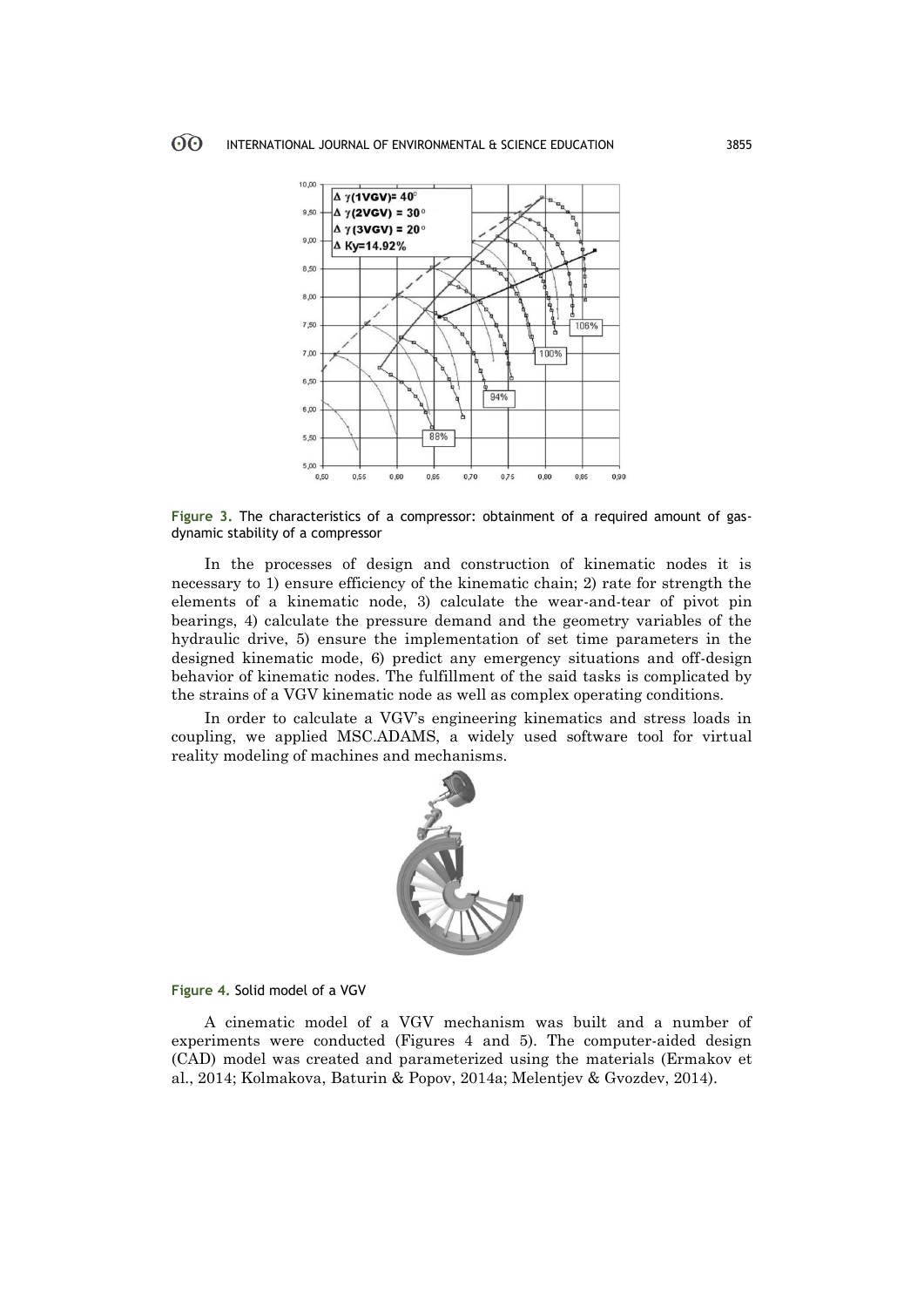ගිල



**Figure 5.** Dependence of the angle of VGV rotation (in degrees) on time at different values of a feedback transmitter's characteristic (a) and coefficient of friction in articulated joints (b)

Within the framework of this study, the stress load of a VGV blade is calculated using the ANSYS package (Fig. 6). Moreover, we suggested a methodology of establishing the pressure center of a set gas load and measuring the torque around the axis of a blade rotation, which is significant for calculating the kinematics of a VGV system.



**Figure 6.** FEM-model of a VGV blade and distribution of tensions: maximal tensions 238 MPa, and 106 MPa on the airfoil

An finite element method (FEM) model is created using the three sections obtained as a result of a gas dynamic design of a GTE. Nine circular curves are evenly spread along the entire length of every obtained cross-section. Subsequently, coordinates are taken of the points of contact between the curve and the cross section. Entering and trailing edges are modeled by drawing lines that are tangent to inlet and outlet curves.

The lines on the opposite sides of the point of contact feature contain half of the length of radius of each curve. Thus, the extremities of the pressure side and the back of each section airfoil are obtained. The points are located in such a way that the segment connecting them is perpendicular to the center line of the airfoil. Such arrangement of points gives an opportunity to vary the thickness of the airfoil without dislocating the center of gravity of the section and the form of the center line. The coordinates of points are entered in the ANSYS tool as an array where they are used to create the model of a blade.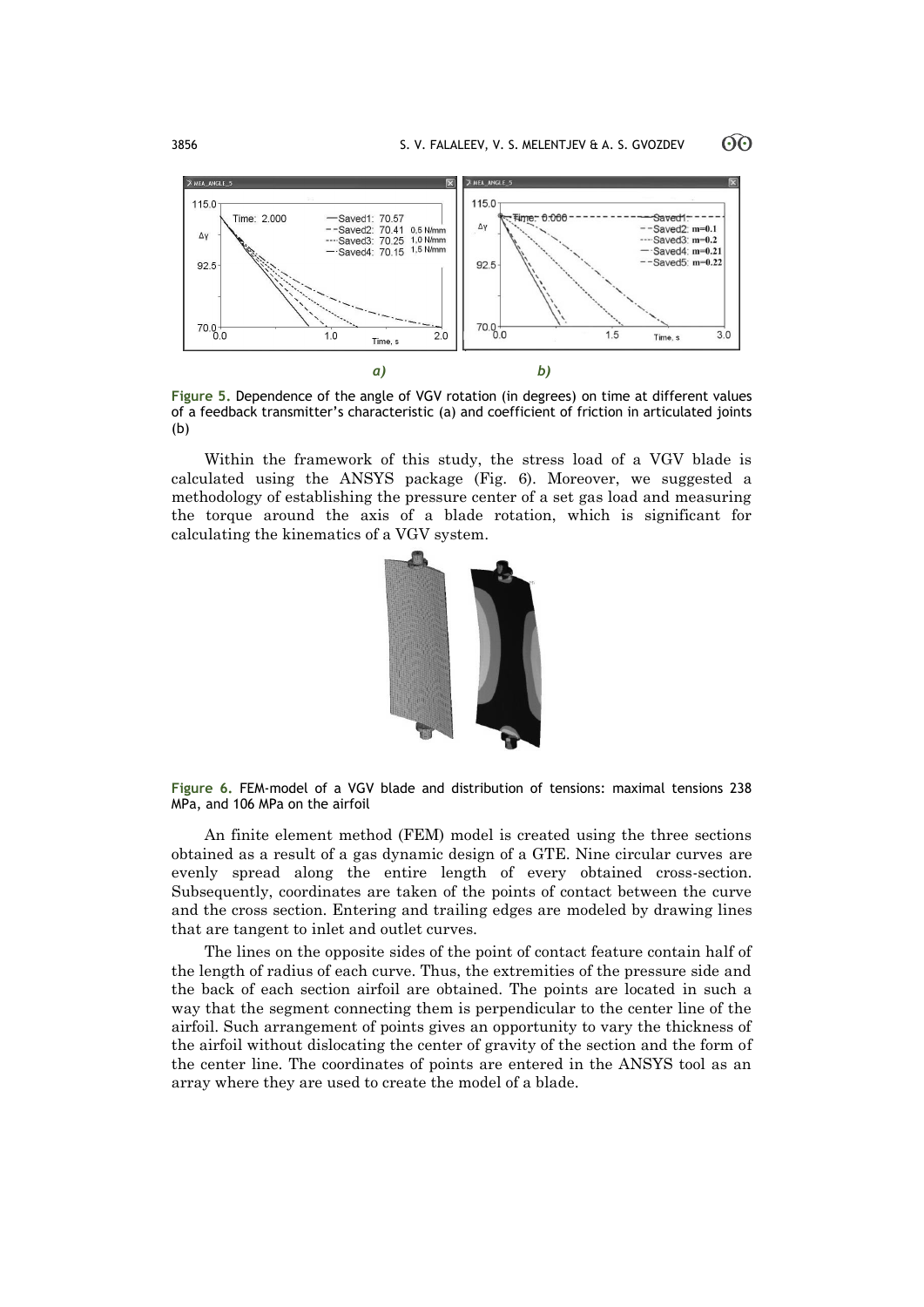Axis Z coincides with the axis of the blade and directed from the sleeve section to the peripheral section.

An 8-node design finite element Solid45 was used for creating the grid. This mode presupposes an application of a gas load at every node on the surface of the pressure side. An opportunity exists of varying the number of elements in the generated grid, which is accompanied by automatic redistribution of nodal loads.

# **Discussion and Conclusion**

The methodology has never been applied before. However, some of its stages, especially the ones dealing with the strength calculations and a preliminary design analysis of a gas-turbine engine's passageway, have already been applied in Russian and international design bureaus. The comprehensive approach suggested by the authors paves the way to a more efficient VGV design using multidisciplinary models. It includes an analysis of impulse wave turbine VGVs which was developed by A. Thakker & J. Jarvis (2009), joint actions among systems of VGVs and seals and vibration dampers of aircraft gas-turbine engines (Kuz'michev et al., 2014a; Matveev et al., 2014; Falaleev & Balyakin, 2014).

Calculation of film cooling in VGV turbines according to K.A. Thole's method (Bogard & Thole, 2006), using VGVs in Wells and Francis turbines (Xiao & Sun, 2012), as well as other important tasks.

Thus, as an outcome, we have a virtual stand of a VGV system, in which most problems of design (gas dynamics, strength, kinematics etc.) have been solved. This stand offers an opportunity to conduct various research, make prompt changes to the structure and optimize it, which is especially important in the present conditions of GTE design.

The final layout is built on the basis of this stand which will be embodied in metal and debugged. However, the virtual stand helps to considerably reduce the time of final finishing of a product as well as material and labor costs.

The authenticity of the proposed methodology of VGV design is based on the internationally accepted methods of the theories of strength, elasticity and plasticity of materials, fundamental research in the area of gas dynamics of airflow, mathematical analysis and statistics, as well as classical methods of theoretical mechanics and dynamic analysis of mechanical systems (Belousov & Nazdrachev, 2014; Oberkampf, Trucano & Hirsch, 2004; Wasfy & Noor, 2003; Makhavikou, Kasper & Vlasenko, 2014). The obtained data agree in qualitative terms with the results of experiments conducted by various authors. The verification of results of computational modeling, which consists in a sum-total of research assessing the adequacy of the models developed to the real objects of research and the workflows in them, is based on collating the results of the study with experimental and analytical data. The simulation-related research of the workflows in the objects of research, for instance, in CFD-analysis, is noted for its complex 3D geometry and characterized by a large number of physical phenomena. Therefore we have broken this process up into simpler stages.

The validity of methodology employed by this approach is verified using sequential modeling of individual physical phenomena, as well as using simple geometry, which are then gradually complicated and are transferred onto a more complex geometrical plane. This process is described at length in a number of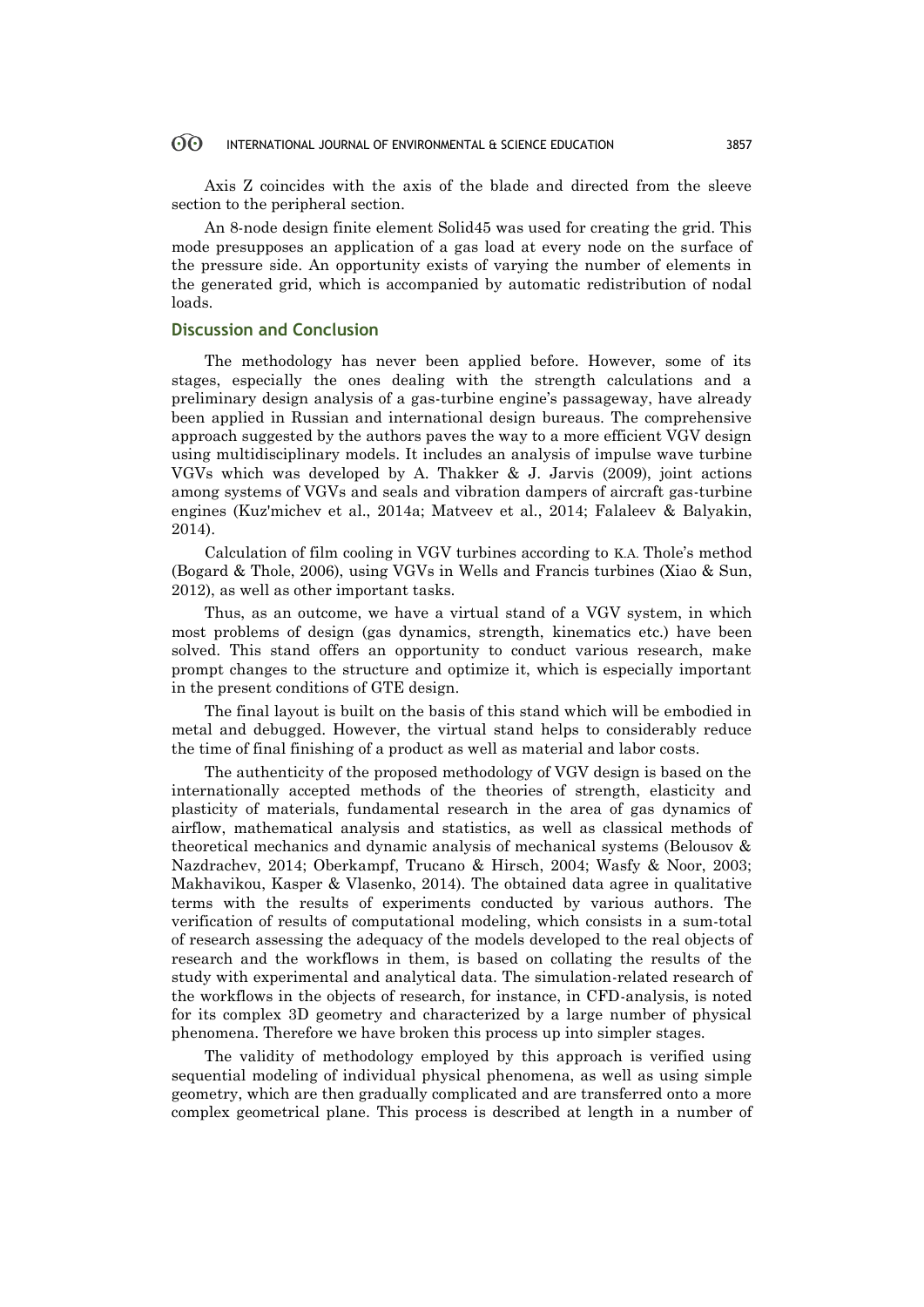works (Kuz'michev et al., 2014a; Kuz'michev et al., 2014b; Oberkampf, Trucano & Hirsch, 2004; Ryazanov, Urlapkin & Chempinskiy, 2013). The most difficult aspect of the verification process is obtainment of experimental data which are the basis for assessing the validity of the results of simulation. The principal bases of experimental data for the objects of the study are presented in (Xiao & Sun, 2012).

At present the issue of a cut-through transfer of information along the chain of virtual modeling remains unresolved. Although the resulting data of one module are the input data for another module, it is necessary to export and import them by hand, simultaneously reformatting them, which entails extra labor costs.

This is also an obstacle to the obtainment of results in ways that would provide for their accuracy after comparison and analysis.

### **Implications and Recommendations**

The subject of this paper is relevant in view of the fact that the universal scientific discourse does not have a common methodology of designing and finishing work of regulatory systems of VGVs of gas-turbine engines, and the task of creating a methodology for the design of such systems is topical. Such a methodology would help to avoid costly experimental research at the stage of detail design and to cut time, labor costs and spending on design. The tasks that it helps to fulfill are of practical importance for creating a new generation of gasturbine engines and upgrading the current models of aircraft.

Thus, the process of VGV design can be presented as follows:

1. Thermo-gas dynamic design:

- a thermo-gas dynamic calculation of a compressor is carried out in rated conditions and the modes are identified in which the values of coefficients of gas-dynamic stability are insufficient;

- the angles of VGV rotation as well as their number and locations are identified according to Howell's method.

2. Cinematic design of VGVs:

- a law of controlling a VGV is chosen;
- a system of controlling a VGV is chosen;
- a structure of elements of a VGV is chosen;
- a preliminary layout of a VGV is chosen;

- preliminary measurements (gas load, pressure in the hydraulic actuator etc.) are made.

3. Parametric 3D modeling of a VGV:

- Parameterization of details (analysis and planning of a detail taking into consideration the specifics of mock-up work pieces for the system of strength analysis and cinematic modeling);

Construction of parameterized assemblies;

- Conversion of an obtained model into packages of cinematic analysis and strength calculations.

4. Conducting cinematic and strength calculations:

- simulation of work of all VGVs in all modes in an MSC.ADAMS package;
- modeling of emergency situations on a virtual stand in MSC.ADAMS;
- measuring the structural components for strength in ANSYS package.
- 5. Final layout of a VGV.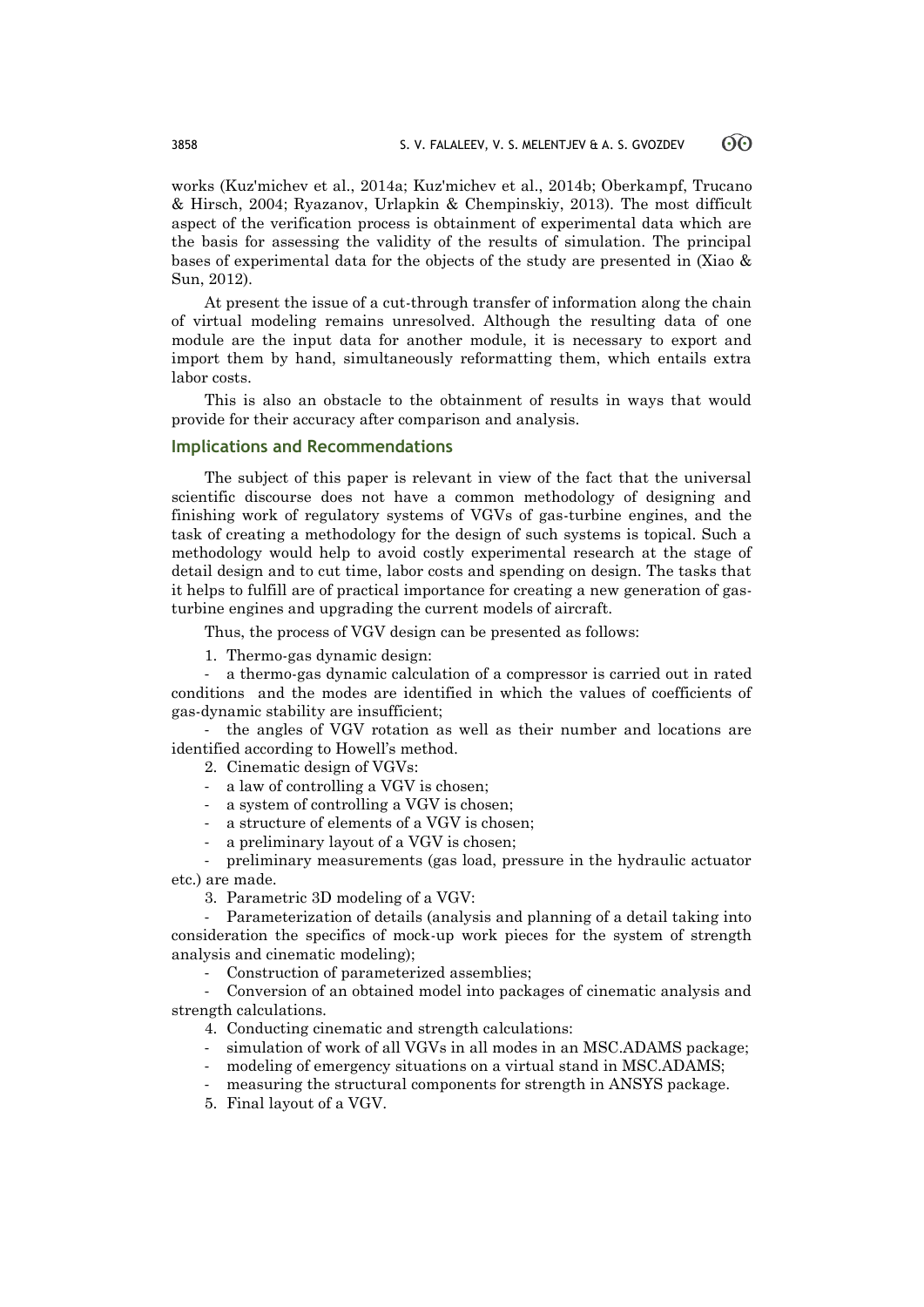The methodology of design presented in the paper, which includes thermogas design of an engine and its mounts, profiling of the compressor flow path, analysis of design of the cascades of guide-vanes allows one to avoid a great amount of costly experimental research in the process of creating a gas-turbine engine. The data obtained in the study according to Howell's method help to resolve the theoretical problem of assessing the influence of VGV blades' angles of rotation on the characteristic of a compressor. As a result of this, a required VGV number for ensuring gas-dynamic stability of a compressor is established. The finite element model of a VGV blade helps to fulfill the tasks of strength and tune-out of the resonance in the field of operating frequencies of a compressor as well as establish the pressure center and the location of the pivotal point of the blade. The cinematic and dynamic analyses help to examine the most rational patterns of implementation of a VGV system of an axial-flow machine.

### **Disclosure statement**

No potential conflict of interest was reported by the authors.

### **Notes on contributors**

**Sergei V. Falaleev** hold a Doctor Science of Technology, Researcher of Department of Aircraft Engines Design, Samara State Aerospace University, Samara, Russia;

**Vladimir S. Melentjev** hold a PhD, Associate Professor of Department of Aircraft Engines Design, Samara State Aerospace University, Samara, Russia;

**Alexander S. Gvozdev** hold a PhD, Associate Professor of Department of Aircraft Engines Design, Samara State Aerospace University, Samara, Russia.

### **References**

- Belousov, A. I. & Nazdrachev, S. V. (2014). Methodology of modernizing the serial converted gas turbine unit. *Russian Aeronautics*, *57(4)*, 378-382.
- Bogard, D. G. & Thole, K. A. (2006). Gas turbine film cooling. *Journal of Propulsion and Power. 22(2)*, 249-270.
- Donus, F., Bretschneider, S., Schaber, R. & Staudacher, S. (2011). The architecture and application of preliminary design systems. *Proceedings of the ASME, 6*, 801-810.
- Ermakov, A. I., Shklovets, A. O., Popov, G. M. & Kolmakova, D. A. (2014). Investigation of the effect of the gas turbine compressor supports on gas flow circumferential nonuniformity. *Research Journal of Applied Sciences*, *9(10)*, 684-690.
- Falaleev, S. V. & Balyakin, V. B. (2014). Application of a hydrogasdynamic axial vibration damper for reducing GTE vibration. *Russian Aeronautics. 57(3)*, 314–318.
- Kolmakova, D. A., Baturin, O. V., Popov, G. M. (2014a). Knowledge lack impact assessment of the source date on numerical simulation results of operational process in axial flow turbine blade row. *ARPN Journal of Engineering and Applied Sciences*, *9(12)*, 2880-2889.
- Kolmakova, D., Baturin, O., Popov, G. (2014b). Effect of manufacturing tolerances on the turbine blades. *ASME 2014 Gas Turbine India Conference*, New Delhi. 17 December 2014.
- Kolmakova, D., Popov, G., Shklovets, A., Ermakov, A. (2014). Techniques and methods to improve the dynamic strength of gas turbine engines compressor rotor wheels. *ASME 2014 Gas Turbine India Conference, GTINDIA 2014*; New Delhi. 17 December 2014.
- Kuz'michev, V. S., Rybalko, V. N., Tkachenko, A. Y. & Krupenich, I. N. (2014b). Optimization of working process parameters of gas turbine engines line on the basis of unified engine core. *ARPN Journal of Engineering and Applied Sciences*. *9(10)*, 1873-1878
- Kuz'michev, V. S., Tkachenko, A. Y., Krupenich, I. N. & Rybakov, V. N. (2014a). Composing a virtual model of gas turbine engine working process using the CAE system "ASTRA". *Research Journal of Applied Sciences, 9(10)*, 635-643.
- Makhavikou, V., Kasper, R. & Vlasenko, D. (2014). *Method of model reduction for elastic multibody systems*. Barcelona: Notta, 1009 p.